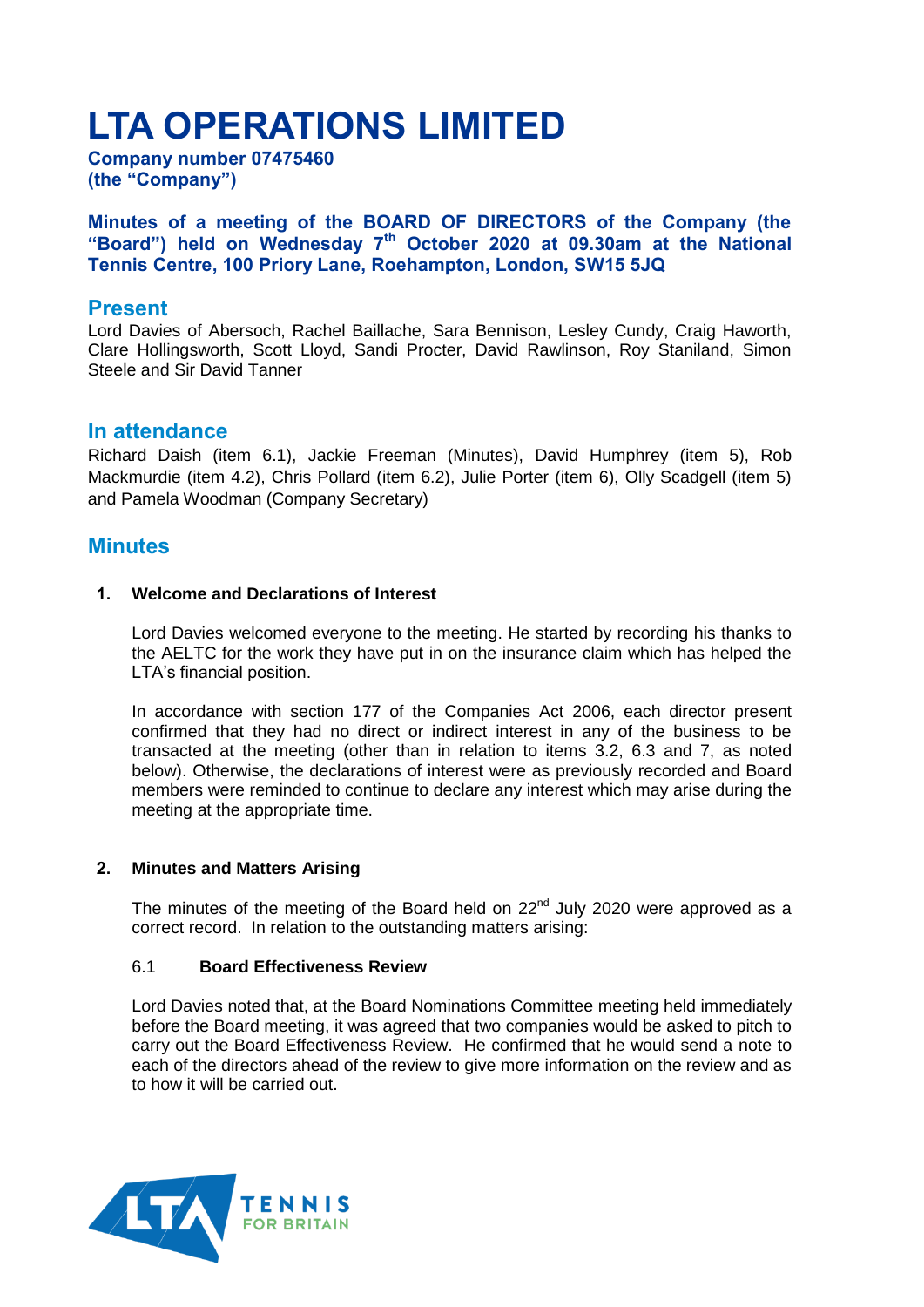Otherwise, the matters were either on the agenda for later in the meeting or would be carried forward to a later meeting (all as noted in the Board pack).

## **3. Business Update**

Board members had received a comprehensive summary in the Board pack. This was taken as read and Scott Lloyd provided the following updates.

- **NTC Operations:** Colleagues had started to return to work at the NTC at the end of August and the LTA continues to keep up to date with the latest government guidance. The Executive team is working with colleagues to review each role and identify which ones can be carried out at home and to understand individual circumstances, review mode of transport and who needs to work from the NTC.
- **Government support:** Scott Lloyd said that he is in conversation with the government on when and how spectators can return to watching tennis. The government's view is that the situation is unlikely to change before the end of March 2021 unless any mass virus screening comes into force. In the meantime, the LTA has submitted a funding application to the DCMS based on certain financial scenarios.
- **Engagement:** The LTA Virtual Tennis Awards were well received with over 3,500 views of the event compared to the usual 150 in person attendees**.**
- **Tennis charity funding:** The Tennis Foundation approved a package of support for a number of tennis charities who meet certain eligibility criteria. This would allow them to apply for grant funding of up to £10k each (depending upon eligibility), and which could lead to £250k of funds being used.
- **LTA Youth**: Training will be relaunched to primary schools in February 2021. An engagement programme will start with the Scout movement.
- **Local Tennis Leagues**: There are currently 6000 unique players.
- **World Tennis Number**: There are outstanding points on the legal agreement and Scott Lloyd is in discussion with David Haggerty at the ITF to try and draw the matter to a conclusion. It is hoped that this will be concluded as a matter of urgency as the project has interdependencies with LTA membership.
- **Coach Development and Support**: 12 education providers have now been appointed and follow up work is now in progress.
- **Property**: Scott Lloyd flagged ongoing concern over the viability of the existing Community Interest Tennis Centres. Any delay to the centres being able to reopen will have a knock on effect on the delivery of other aspects of LTA activities. The risk of losing indoor courts/centres is currently considered high and the LTA is lobbying the government for support to Local Authorities. Scott Lloyd said that the LTA is considering the footprint it needs around the country and how it invests/supports those key venues so that they are viable and sustainable in the longer term.

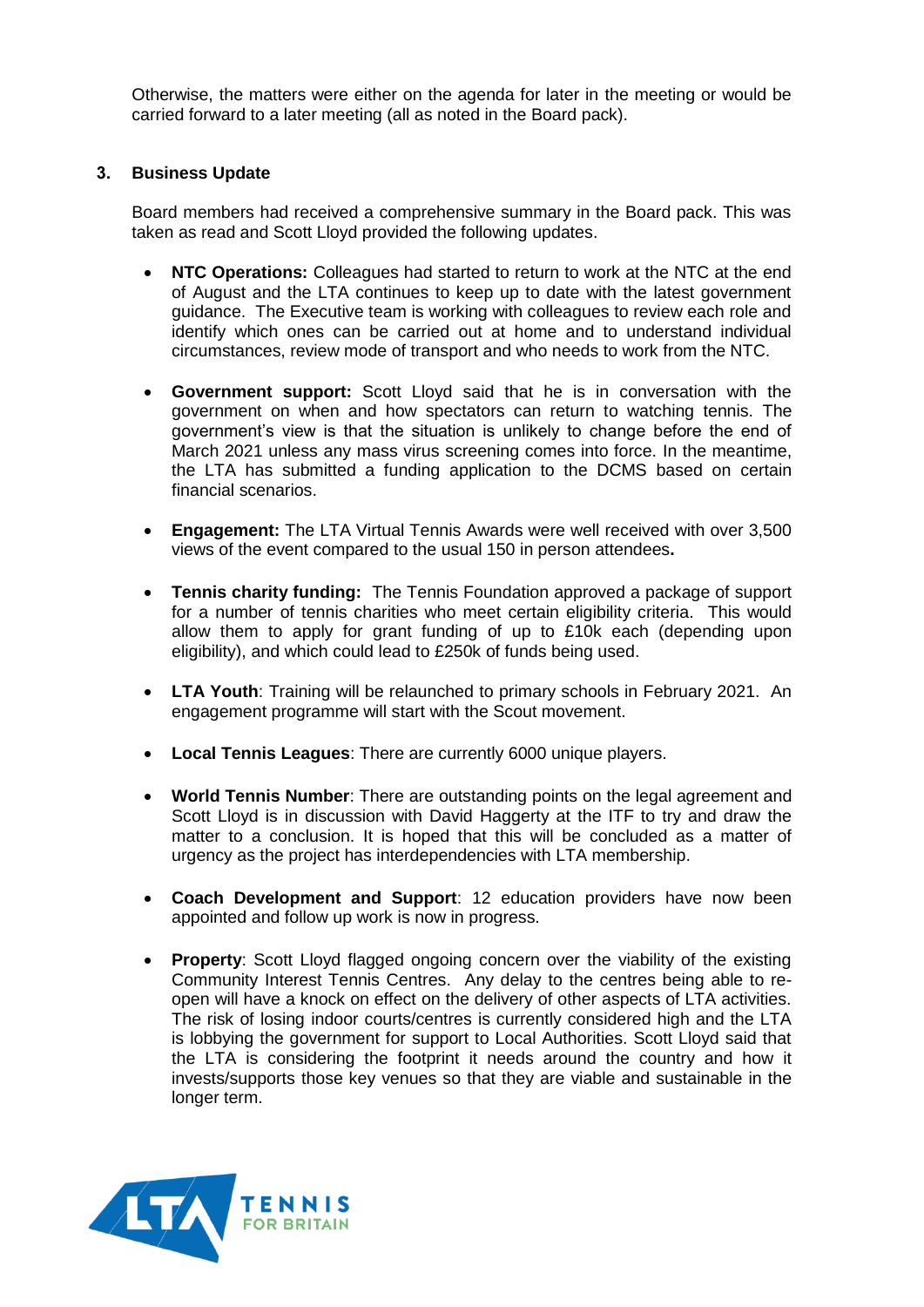- **TSIT:** Covid-19 has severely impacted the approved projects and a number have been put on hold. The LTA has relaxed the required third party funding element with sportscotland with a view to trying to maintain progress with some of the projects.
- **Sponsorship:** The agreement with Castore & 77 Management (on behalf of Andy Murray) will come into force in January 2021 and Castore AMC will become the official apparel supplier to the LTA.

## **3.1 Insight Measures**

The Board pack contained an update from the Insight team which showed that tennis participation in the last 3 months has returned to annual growth for monthly and weekly play, both having dropped to the lowest level ever during lockdown. The total number of players is 7% higher than 5 months ago and perceptions of tennis are also improving. Sara Bennison asked how the shift in perception compares with other sports and which sports tennis is competing against. Scott Lloyd agreed to include this benchmarking in future.

Scott Lloyd explained that the challenge will be how to sustain the level of interest during the winter months. A working group has been set up specifically to look at this and will be led by Julie Porter and Abbie Lench.

## **3.2 2020 Business Dashboard**

The Dashboard was noted.

## **4. Finance report**

Simon Steele provided a finance report which was included in the Board pack.

Simon Steele also confirmed that an overdraft facility for £15m is being put in place with Coutts which will be secured on the LTA medium term investments of £23m. Given the pressure on cash and the absence of an insurance policy for The Championships in the future, the Audit Committee agreed that the current reserves policy should be re-considered.

## **4.1 2021 Financial Planning**

Simon Steele's paper set out the approach to budgeting and planning for 2021 and gave an indication of the potential range of outcomes that might be incurred in 2021.

After discussion, the Board approved the approach being taken and Simon Steele said that a provisional budget will be presented to the December Board meeting. Board members also felt it would be important for them to maintain dialogue and communication with the AELTC through attendance at the sub-committees.

## **4.2 Technology update**

[Rob Mackmurdie joined the meeting]

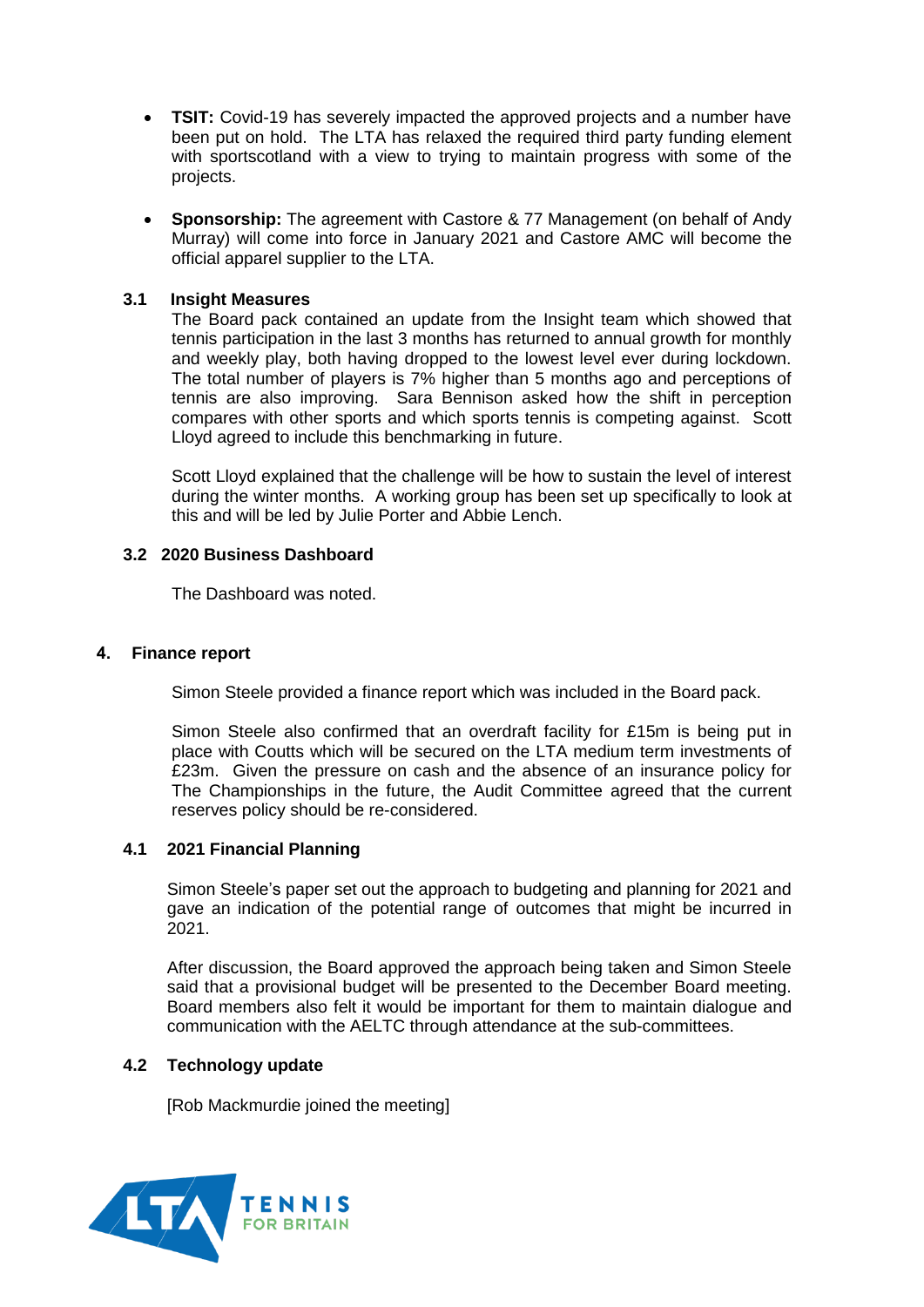Rob Mackmurdie gave an update on Technology and highlighted the complexity and scale of the work undertaken throughout 2020 and the risks that continues to present along with the mitigations in place. It is anticipated that Siebel will be totally decommissioned by the end of March 2021.

Rob Mackmurdie highlighted a current issue that has been experienced with coach accreditation payments. A status report will be published on the website to aid communication and manage expectations.

[Rob Mackmurdie left the meeting]

## **5. Safeguarding report**

[David Humphrey and Olly Scadgell joined the meeting]

The safeguarding report had been included in the Board pack and David Humphrey highlighted the following:

- The LTA is developing and launching a new 3 year safeguarding strategy which will come into effect in January 2021. It will be shared with Sir David Tanner and reviewed by the Tennis Development Committee before coming back to the December Board for approval.
- [Olly Scadgell and David Humphrey left the meeting]

## **6. Key business areas**

[Julie Porter and Richard Daish joined the meeting]

## **6.1 Play Your Way campaign update**

Richard Daish gave the Board a presentation on the impact of the recent Play Your Way campaign. The impact across the customer journey had shown a marked increase in people's attitude towards tennis; attracting larger, newer and younger audiences (including those from a BAME background); an increase in participation (year on year growth), record numbers across social media and an increase in advocacy of the sport. Consequently, on the back of these statistics, the LTA has been able to open up meaningful conversations with commercial partners and to engage with some progressive brands. The team are working with Y Sport to build on the findings in order to get best traction given the current sponsorship environment.

Lord Davies thanked Richard Daish for his presentation.

[Richard Daish left the meeting. Chris Pollard joined the meeting]

# **6.2 Digital Strategy**

A copy of Chris Pollard's presentation was included in the Board pack. He outlined the significant progress that has been made over the past six months and how the digital

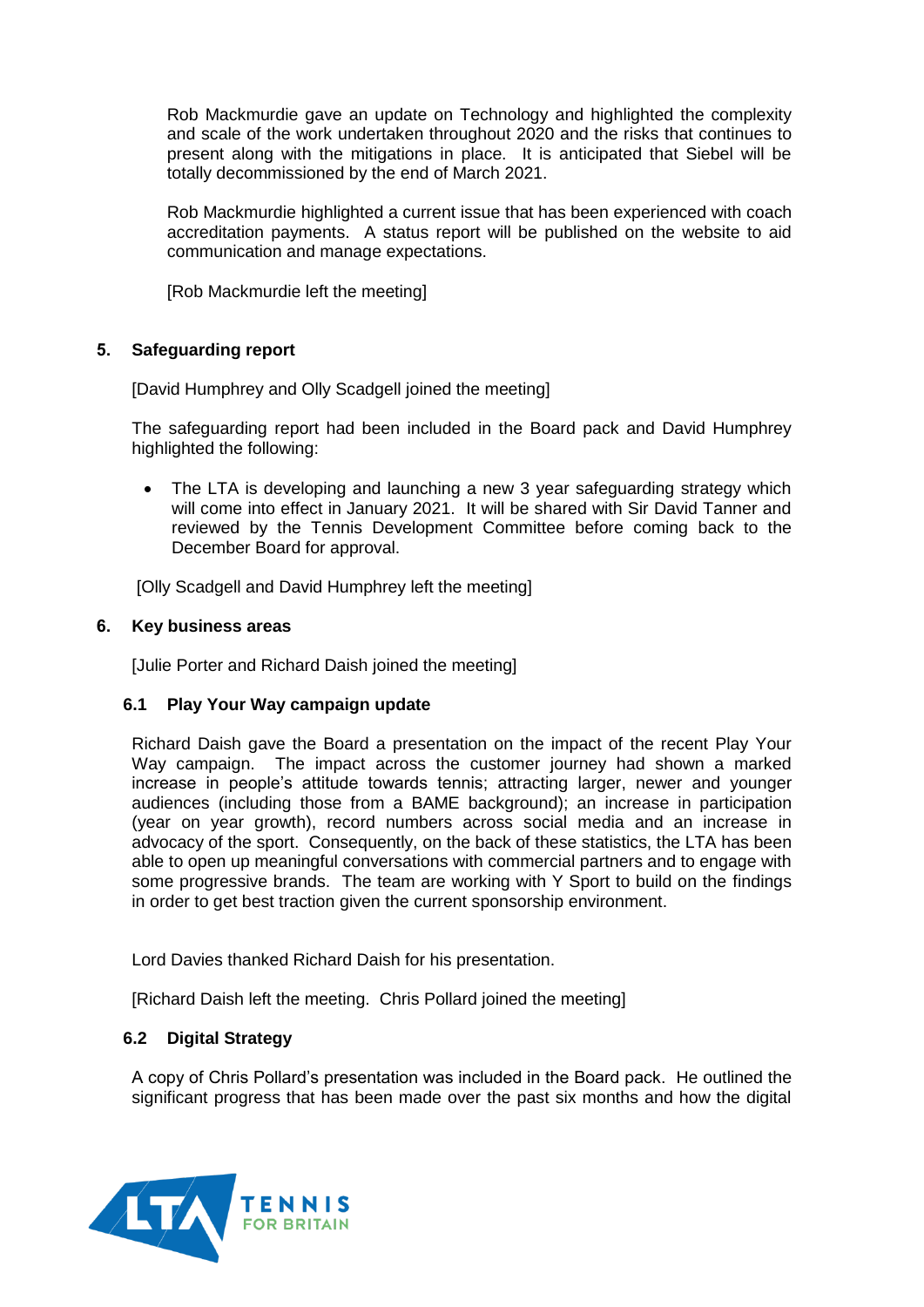transformation will be implemented going forward. The cost to deliver the programme over a number of years will be in the order of £10m (capex). The LTA would like to deliver the strategy by the end of the 5-year plan in 2023 and it was seeking approval from the Board to commence investment aligned to the digital strategy. At the current time, this has not been mapped into next year's cash flow however total LTA capex is expected to be between £4m-£6m.

After discussion, the Board agreed with this approach with the caveat that they may need to review in February/March 2021 with clear line of sight on the benefits of the first phase work streams.

[Chris Pollard and Julie Porter left the meeting]

# **7. Corporate Governance Approvals**

## **7.1 Approval of Sandi Procter as the Board Trustee of The LTA Trust**

Sandi Procter declared a conflict of interest, abstained from the discussion and did not vote on this matter.

The Board Nominations Committee had met and agreed to recommend to the Board the appointment of Sandi Proctor as the nominated "Board Trustee" to The LTA Trust. The Board resolved to approve the appointment.

## **8. Reports for Noting**

## **8.1 Business update**

Scott Lloyd had provided further updates under item 3 of the agenda.

# **8.2 Health & Safety report**

The Health & Safety report was noted.

## **8**.**3 Agenda for October Council meeting**

This was noted.

## **8.4 Inclusion & Diversity update**

Vicky Williams had provided an update paper in the Board pack which included the Inclusion & Diversity 6-point action plan and the progress made against each point, along with some data on BAME participation. The update will be a standing item on the Board agenda.

Lord Davies thanked the Executive for the hard work carried out in challenging times.

There being no further business, the meeting closed at 12.15pm.

F. Mervyn Davies<br>Dated 2<sup>nd</sup> December 2020

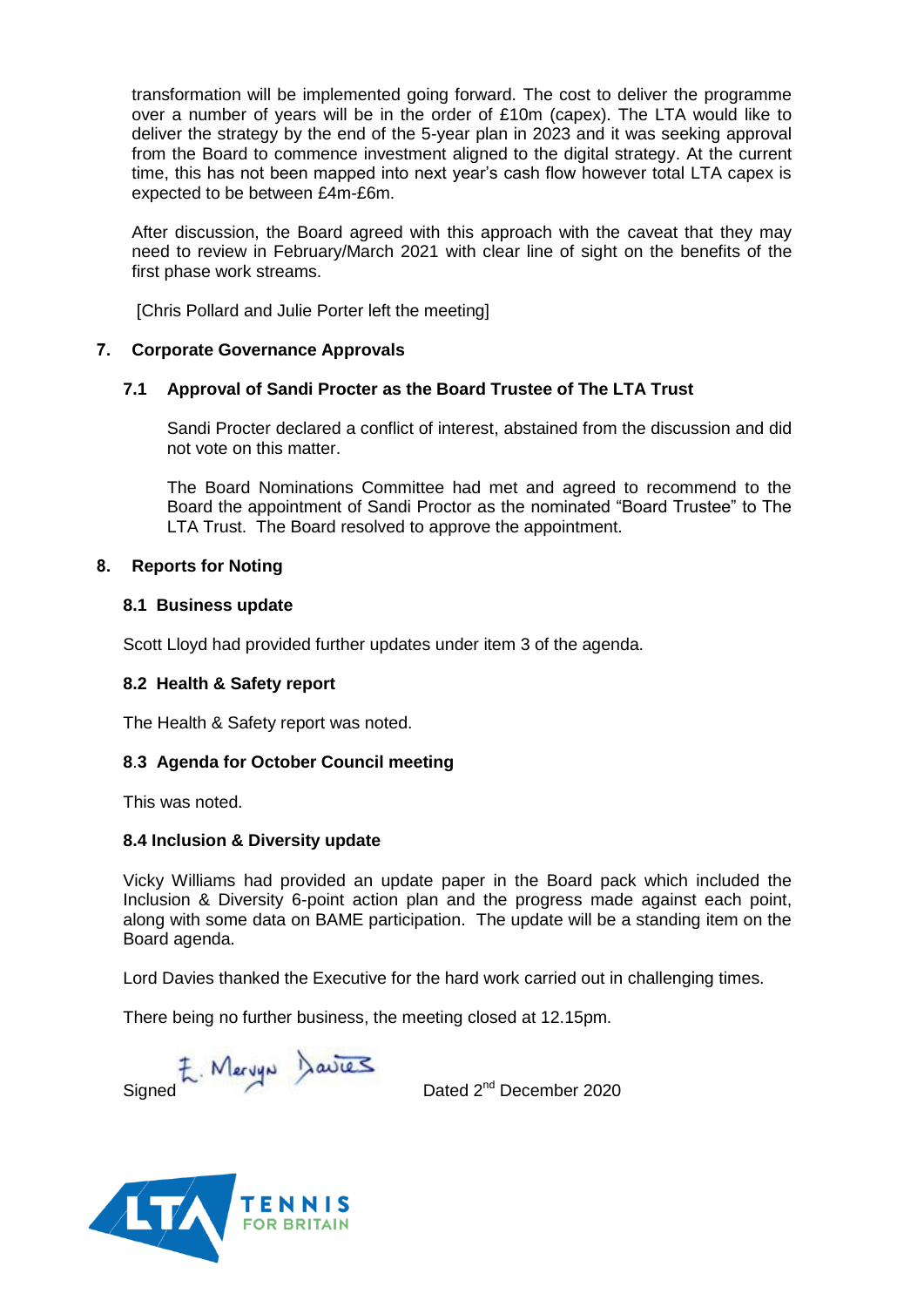# **LAWN TENNIS ASSOCIATION LIMITED**

**Company number 07459469 (the "Company")**

# **Minutes of a meeting of the BOARD OF DIRECTORS of the Company (the "Board") held on Wednesday 7th October 2020 at 9.30 am at The National Tennis Centre, 100 Priory Lane, Roehampton, London, SW15 5JQ**

## **Present**

Lord Davies of Abersoch, Rachel Baillache, Sara Bennison, Lesley Cundy, Craig Haworth, Clare Hollingsworth, Scott Lloyd, Sandi Procter, David Rawlinson, Roy Staniland, Simon Steele and Sir David Tanner

## **In attendance**

Jackie Freeman (Minutes), and Pamela Woodman (Company Secretary)

# **Minutes**

#### **1. Welcome and Declarations of Interest**

Lord Davies welcomed everyone to the meeting. He started by recording his thanks to the AELTC for the work they have put in on the insurance claim which has helped the LTA's financial position.

In accordance with section 177 of the Companies Act 2006, each director present confirmed that they had no direct or indirect interest in any of the business to be transacted at the meeting (other than in relation to items 6.1 and 6.2, as noted below). Otherwise, the declarations of interest were as previously recorded and Board members were reminded to continue to declare any interest which may arise during the meeting at the appropriate time.

#### **2. Minutes and Matters Arising**

The minutes of the meeting of the Board held on  $22<sup>nd</sup>$  July 2020 were approved as a correct record. In relation to matters arising:

**Wimbledon ticketing reform** - on the agenda for later in the meeting.

**Board Effectiveness Review** - Lord Davies noted that, at the Board Nominations Committee meeting held immediately before the Board meeting, it was agreed that two companies would be asked to pitch to carry out the Board Effectiveness Review. He confirmed that he would send a note to each of the directors ahead of the review to give more information on the review and as to how it would be carried out.

#### **3. CEO Executive Summary**

Board members had received a comprehensive summary in the Board pack. This was taken as read and Scott Lloyd supplemented his summary with a verbal update on a variety of operational and other matters.

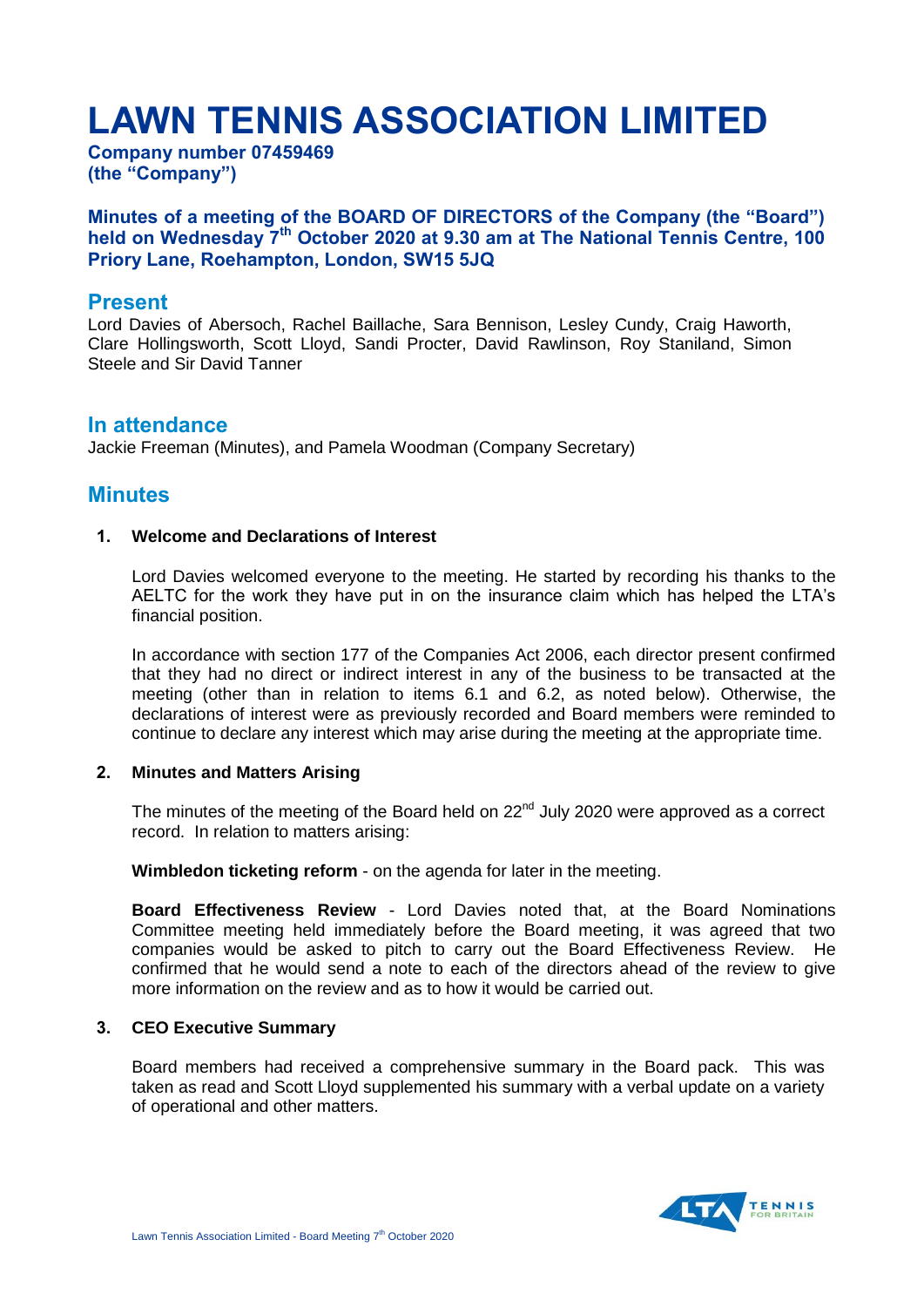## **4. Finance**

Board members had received a report from Simon Steele in the Board pack which was taken as read.

## **5. Corporate Governance approvals**

## **5.1 Approval of Sandi Procter as the Board Trustee of The LTA Trust**

Sandi Procter declared a conflict of interest, abstained from the discussion and did not vote on this matter.

The Board Nominations Committee had met and agreed to recommend to the Board the appointment of Sandi Proctor as the nominated "Board Trustee" to The LTA Trust. For its part, the Board approved the appointment.

## **5.2 Approval of Registration fees**

Roy Staniland and Craig Haworth declared a conflict of interest and did not vote on this matter.

The Board approved that subscription fees for LTA members be reintroduced for 2020- 2021 at a rate of £200 per year and that the three different venue registration packages and associated subscription/registration fees for LTA associates (as set out in the paper) were approved. It was noted that approval from Council was also required.

## **5.3 Governing documentation review**

Following discussion, Pamela Woodman agreed to manage a substantive review of the LTA's governing documentation (namely the Rules, Standing Orders and Articles of Association). It was agreed that this would require a steering group with representation from both Board and Council and that it would align with the review of the Sports Governance Code. Scott Lloyd agreed to pick this up outside the meeting with Pamela Woodman and Simon Steele.

## **6. Verbal updates from Committees**

Roy Staniland had provided an update on the work of the Tennis Development Committee which was included in the Board pack. He asked members for any feedback.

Board members provided verbal updates from the meetings they had attended since the last Board meeting.

## **7. Health & Safety Report**

The Health & Safety report provided in the Board pack was noted.

## **8. International Report**

The International Report provided in the Board pack was noted.